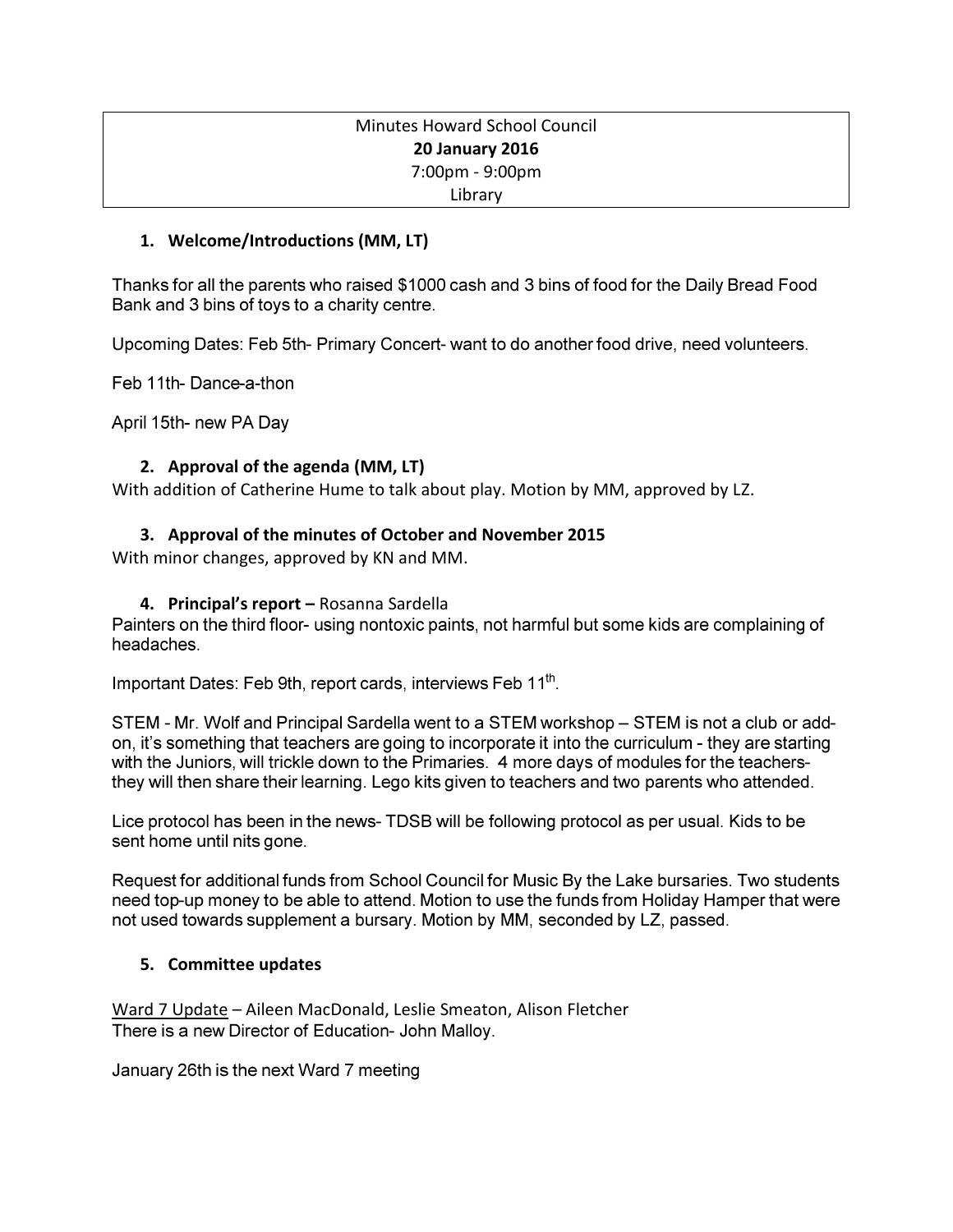They addressed the backlog of repairs in the TDSB- lack of Provincial Funding to blame mention Fix Our Schools- making headway with the government

Announcement about PIAC Parents Conference. Date April 16th, 2016. Sessions on school councils, mental health, French immersion education etc. All parents welcome to register. Event free.

Arts Committee - Candice Levine

Mandate is to do three main things- 1) hands on workshop, 2) go to a performance 3) create an installation to beautify the school

The budget is fine for this year but that is because there is a surplus from last year-something is going to have to give-either cuts to the programs or raise more \$

Tech Committee - Dorothy Chen There are a few new purchases- good teacher learning- they were able to contribute to 17 desktops that are fully functional

We would like to have a classroom set of computers for the library as well as extra chrome books.

STEM Committee - Lesley Smeaton Meeting with teachers - now have teacher sponsors

Future - creating the initiatives. New committee, will take some time to get up and running.

Spent \$1038 so far

Discussion of role of scientists in school- not being used this year...why? Should evaluate this. Not all teachers found value in Scientist in School. Others like it and fund it through parent ask.

We got 4 Google Lego Education kits-great

**Environment Committee - Elise Beauvais** Kids designed mascots last year- stamps, posters, puppets, and plaques - all things that are incorporated into the school

Future spend for the kinder yard- going to put planters in

2 new parent volunteers- one is a landscaper who has taken over the garden,

One of the plans is to plant somethings that harvest around the Fall Fete and then sell them at the Fete

Would like to see the garden space integrated into our use of the school space-idea of installing an outdoor chalk board that could be used by teachers for outside classes, or students during playtime- they could bring chalk to school, be creative- OUTDOOR CLASSROOM, google images - Friends of Howard may be able to fund this